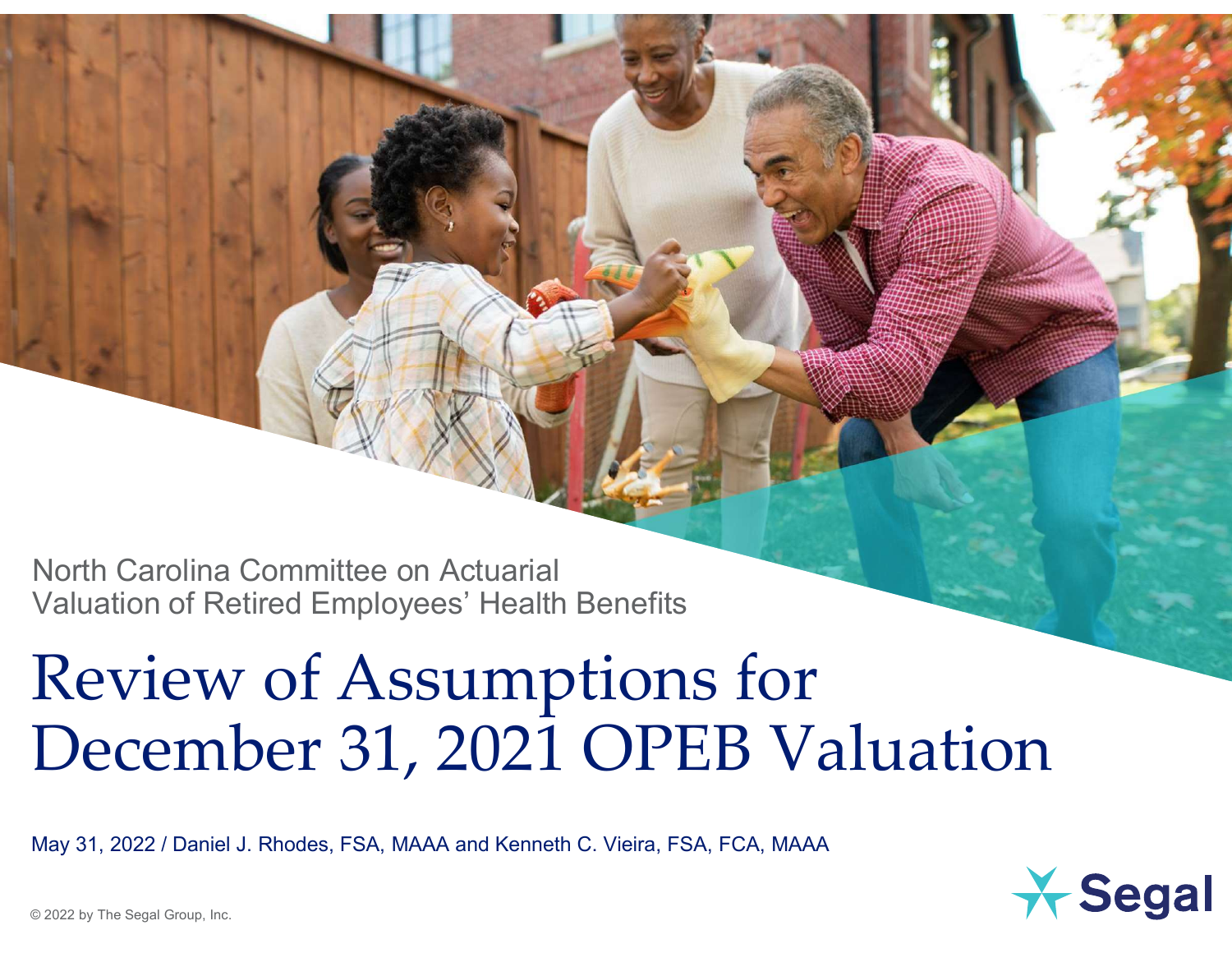# OPEB Actuarial Valuation Assumptions OPEB Actuarial Valuation Assumptions<br>for the December 31, 2021 Valuation

- 1. Valuation Purpose
- 2. Accounting and Funding Methodology
- 3. Assumptions/Methods set by the State Periodically 1. Valuation Purpose<br>
2. Accounting and Funding Methodology<br>
3. Assumptions/Methods set by the State Periodically<br>
4. Assumptions set by the Health Actuary Annually<br>
5. Assumptions set by the Health Actuary Periodically<br>
6
- 4. Assumptions set by the Health Actuary Annually
- 5. Assumptions set by the Health Actuary Periodically
- 
- 7. Discount Rate
- 8. Assumptions/Methods for Funding
- 9. Other Items and Committee Concerns
- 10. High-Level Timeline

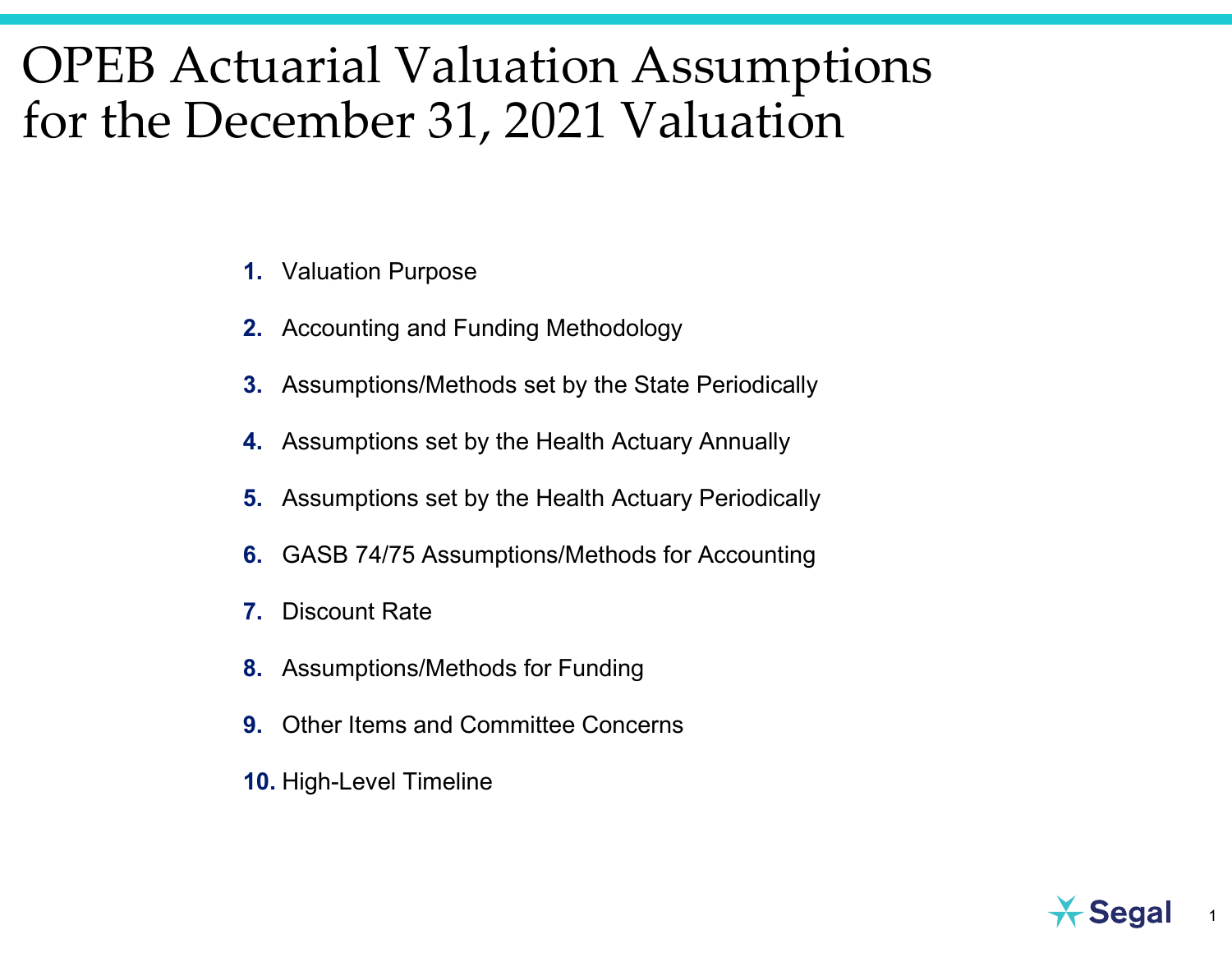# Valuation Purpose

#### GASB Statements 74 and 75

- Measure State obligations to provide other postemployment benefits (OPEB)
- Provide information for the Plan Audit (GASB 74)
- Determine the Actuarially Determined Contribution (ADEC)
- Annual OPEB Expense for fiscal 2023, and fiscal 2023 disclosure information (GASB 75)
- Provide exhibits useful for preparing required financial statement recognition and disclosure items

#### Dates for this valuation

- Valuation Date is December 31, 2021
- Measurement Date is June 30, 2022
- GASB 74 Reporting Date is June 30, 2022
- GASB 75 Reporting Date is June 30, 2023

#### Deliverables for this valuation

- 2022 GASB 74 report (late August)
- 2023 GASB 75 report, with allocations (January/February)
- Auditor requests (as needed)

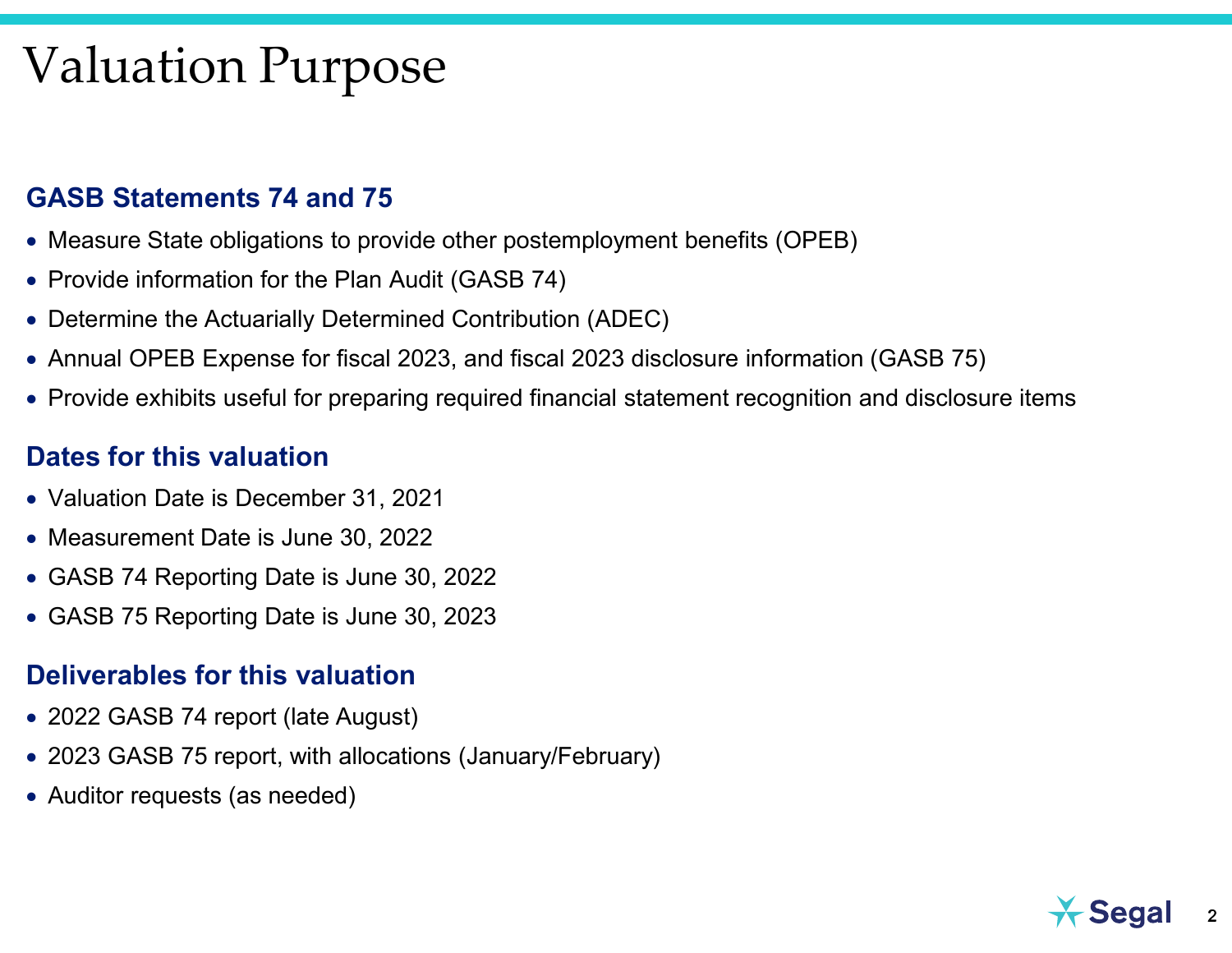# Accounting and Funding Methodolog<br>
GASB 75 Budgeting Methods for Expense<br>• Mandated by GASB 75<br>• Actuarial cost method — Entry Age Level Percent of Pay<br>• Asset valuation method — market value<br>• Recognition of Changes in Ne Accounting and Funding Methodolo<br>
GASB 75 Budgeting Methods for Expense<br>
• Mandated by GASB 75<br>
• Actuarial cost method — Entry Age Level Percent of Pay<br>
• Asset valuation method — market value<br>
• Recognition of Changes in Accounting and Funding Methodology

#### GASB 75 Budgeting Methods for Expense

- Mandated by GASB 75
- 
- 
- Recognition of Changes in Net OPEB Liability
	- Plan changes are recognized immediately
	- Asset gains and losses are recognized over 5 years
	- Other changes are over 6 years (Total Future Service/All Participants)
		- Likely moving to 5 years for this valuation

#### Funding Assumptions and Methods for the Actuarially Determined Contribution (ADEC)

- Current funding policy is essentially a pay-as-you-go process
	- Occasional ad hoc payments, such as \$475 million transfer in FY 2020, \$187 million in FY 2021, and \$103 million in FY 2022
- The ADEC is not required, but is a measure of how large the contribution would be if the Plan were to be pre-funded
- The State can periodically reset the method for calculating the ADEC
- Demographic assumptions are generally the same as for GASB, but the ADEC can be based on a different cost method and the discount rate can differ
- Decisions about the ADEC are after the assumptions section

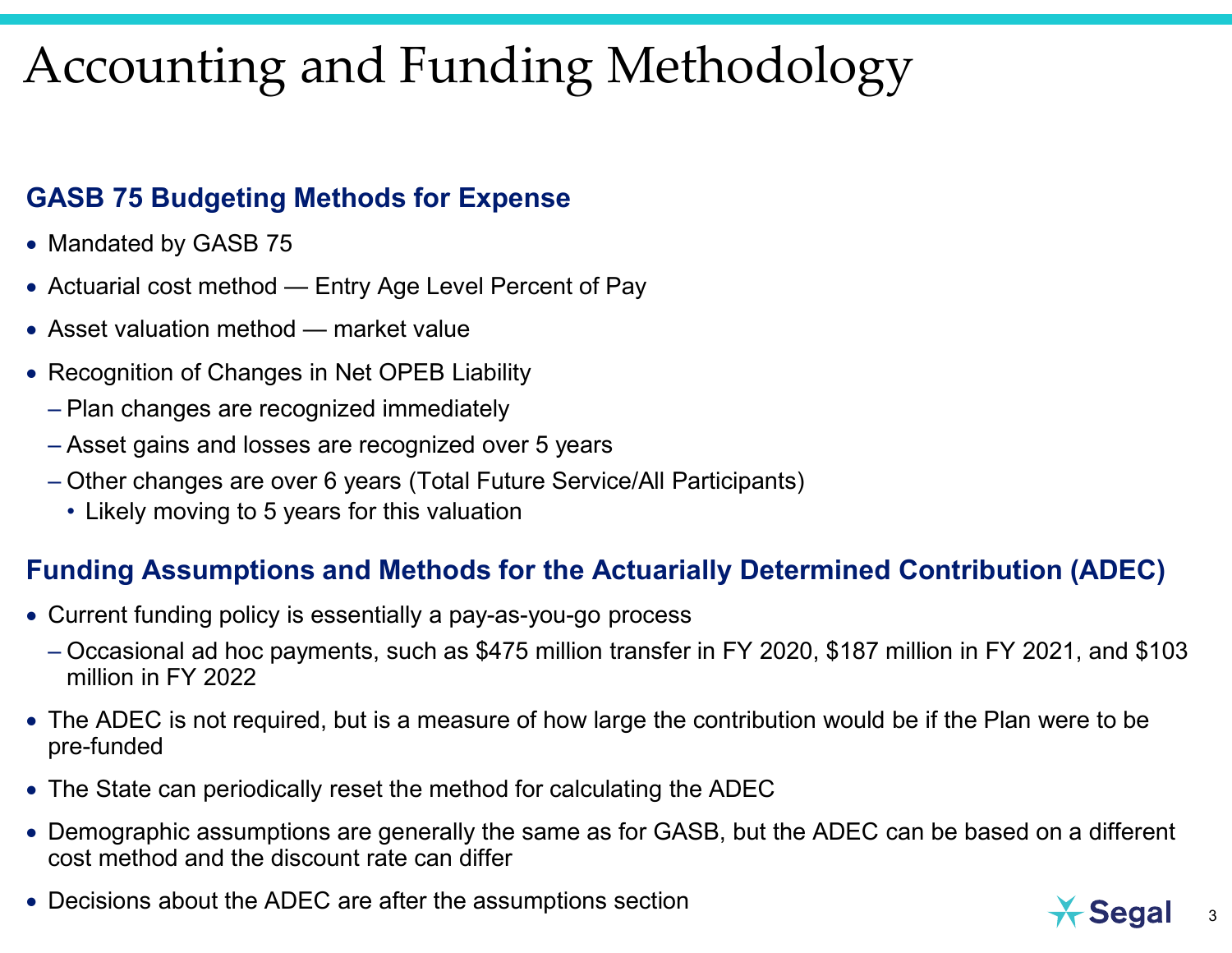# • Update in Open changes are adopted for pensions and the State of Dy the State Periodically<br>
• Relationship between Valuation Date, Measurement Date and Reporting Date<br>
• Demographic and Certain Economic Assumptions<br>
• Up **SSUMPTIONS/Methods**<br> **et by the State Periodically**<br> **Relationship between Valuation Date**, Measurement Date and Reporting Date<br>
Demographic and Certain Economic Assumptions<br>
- Should be consistent with the pension plan v Assumptions/Methods set by the State Periodically

- Relationship between Valuation Date, Measurement Date and Reporting Date
- Demographic and Certain Economic Assumptions
	- Should be consistent with the pension plan valuations
		-
	-
	- Pension actuary presented results of new experience study in December 2020
		-
	-
- Determination of Basis for Allocation of Costs to Agencies
- Funding Policy for the Actuarially Determined Contribution
	- Actuarial Cost Method
	- Discount Rate (Long-term Rate of Return or Discount Rate for GASB 75)
	- Amortization Period (Years, Level \$ or Percent of Pay, and Open/Closed)

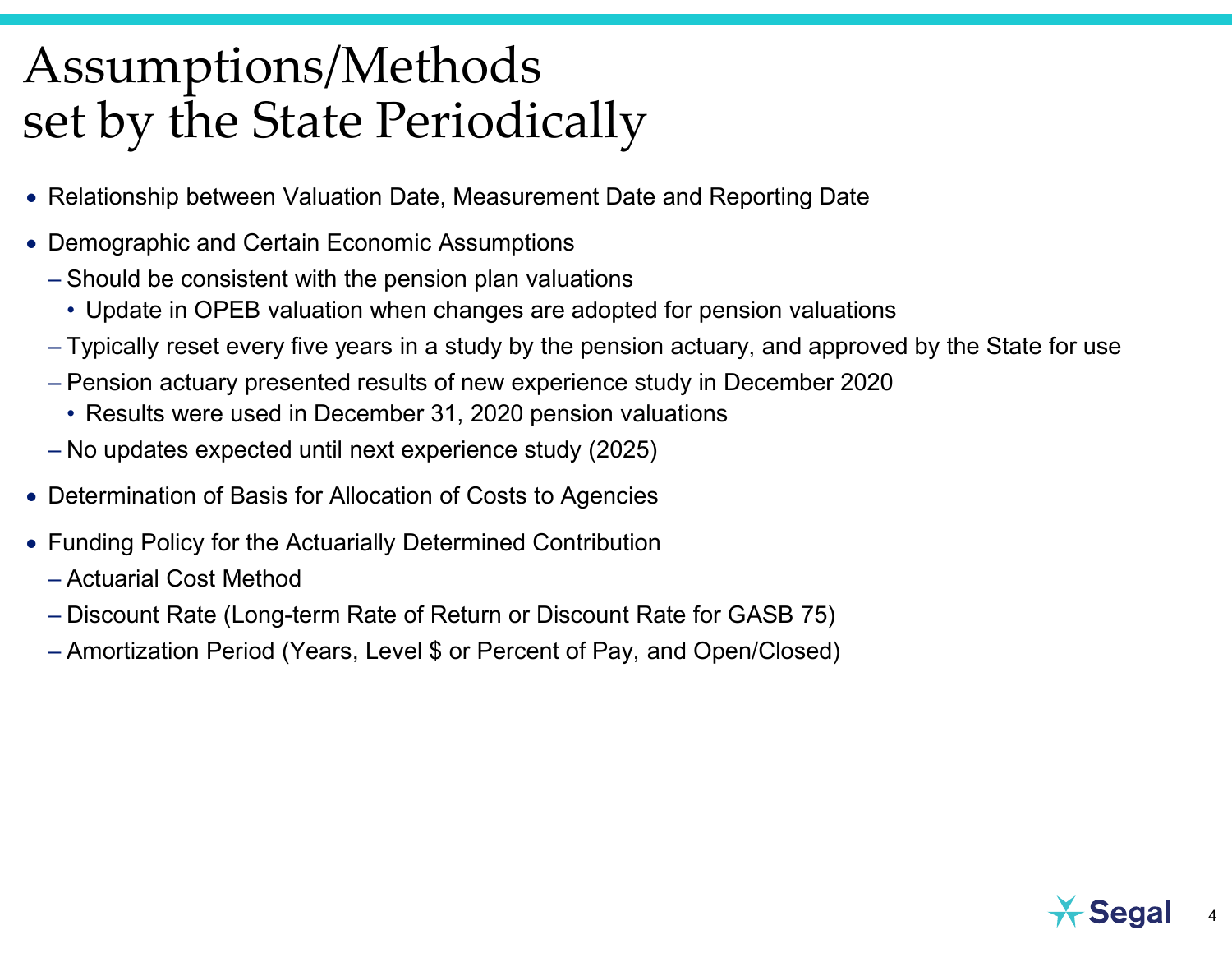## Pension Economic Assumptions set by the State Periodically

| <b>Descriptor</b>                                                                                                                                                                        | <b>December 31, 2020</b><br><b>Assumption</b>                                                                                                                                                                                               | <b>December 31, 2021</b><br><b>Assumption</b> | <b>Comments</b>                                                      |
|------------------------------------------------------------------------------------------------------------------------------------------------------------------------------------------|---------------------------------------------------------------------------------------------------------------------------------------------------------------------------------------------------------------------------------------------|-----------------------------------------------|----------------------------------------------------------------------|
| A building block<br>component for<br>several items                                                                                                                                       | 2.50%                                                                                                                                                                                                                                       | No change                                     | Same as pension assumption                                           |
| Investment return<br><b>Used for OPEB</b><br>Expense                                                                                                                                     | 6.50%                                                                                                                                                                                                                                       | No change                                     | Same as pension assumption                                           |
| General wage<br>increases<br>Used for the ADEC                                                                                                                                           | 3.25%                                                                                                                                                                                                                                       | No change                                     | Same as pension assumption                                           |
| The salary growth by<br>individual, equal to<br>merit increases plus<br>general wage growth<br>Used for actuarial<br>cost method (Entry<br><b>Age Normal Level</b><br>Percentage of Pay) | <b>Teachers:</b><br>7.30% grading down to<br>3.25%<br><b>Other Education:</b><br>7.50% grading down to<br>3.25%<br><b>Law Enforcement:</b><br>8.05% grading down to<br>3.25%<br><b>General Employees:</b><br>6.25% grading down to<br>3.25% | No change                                     | Same as pension assumption                                           |
|                                                                                                                                                                                          |                                                                                                                                                                                                                                             |                                               | <b>Pension Economic Assumptions</b><br>set by the State Periodically |

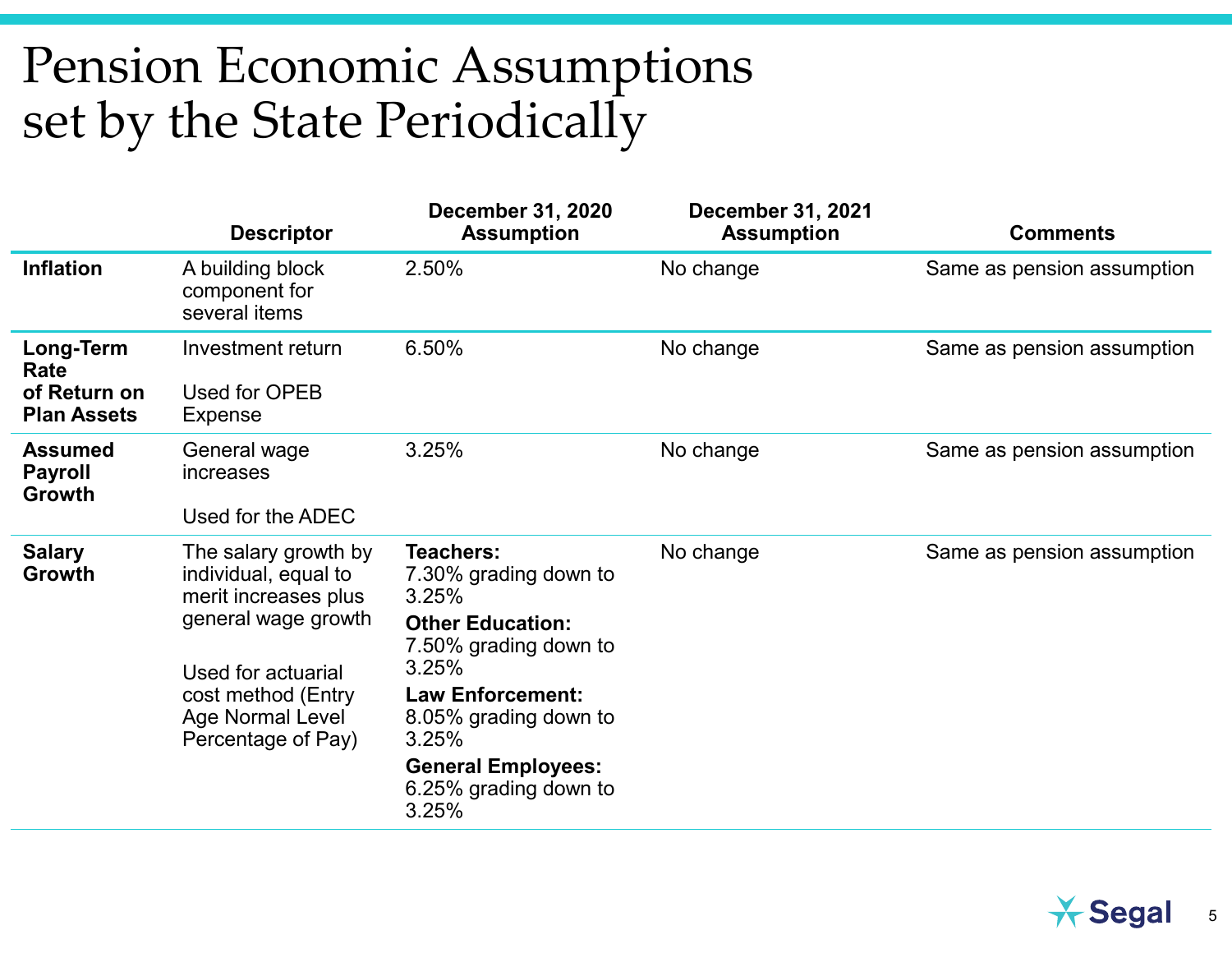## Pension Demographic Assumptions set by the State Periodically

|                                    | set by the State Periodically                                         | Pension Demographic Assumptions                                                   |                                               |                               |
|------------------------------------|-----------------------------------------------------------------------|-----------------------------------------------------------------------------------|-----------------------------------------------|-------------------------------|
|                                    | <b>Descriptor</b>                                                     | <b>December 31, 2020</b><br><b>Assumption</b>                                     | <b>December 31, 2021</b><br><b>Assumption</b> | <b>Comments</b>               |
| <b>Pre-retirement</b><br>mortality | Probability of death<br>while active                                  | Use Pub-2010 tables, based<br>on public plan experience,<br>with adjustments      | No change                                     | Same as pension<br>assumption |
|                                    |                                                                       | Separate tables for Law<br><b>Enforcement and General</b><br>(including Teachers) |                                               |                               |
| Post-<br>retirement<br>mortality   | Probability of post-<br>employment death                              | Use Pub-2010 tables, based<br>on public plan experience,<br>with adjustments      | No change                                     | Same as pension<br>assumption |
|                                    |                                                                       | Separate tables for Law<br>Enforcement, Teachers, and<br>General                  |                                               |                               |
|                                    |                                                                       | Separate tables for<br>contingent annuitants                                      |                                               |                               |
| <b>Mortality</b><br>improvement    | Scale applied to tables<br>to reflect future mortality<br>improvement | MP-2019 scale                                                                     | No change                                     | Same as pension<br>assumption |

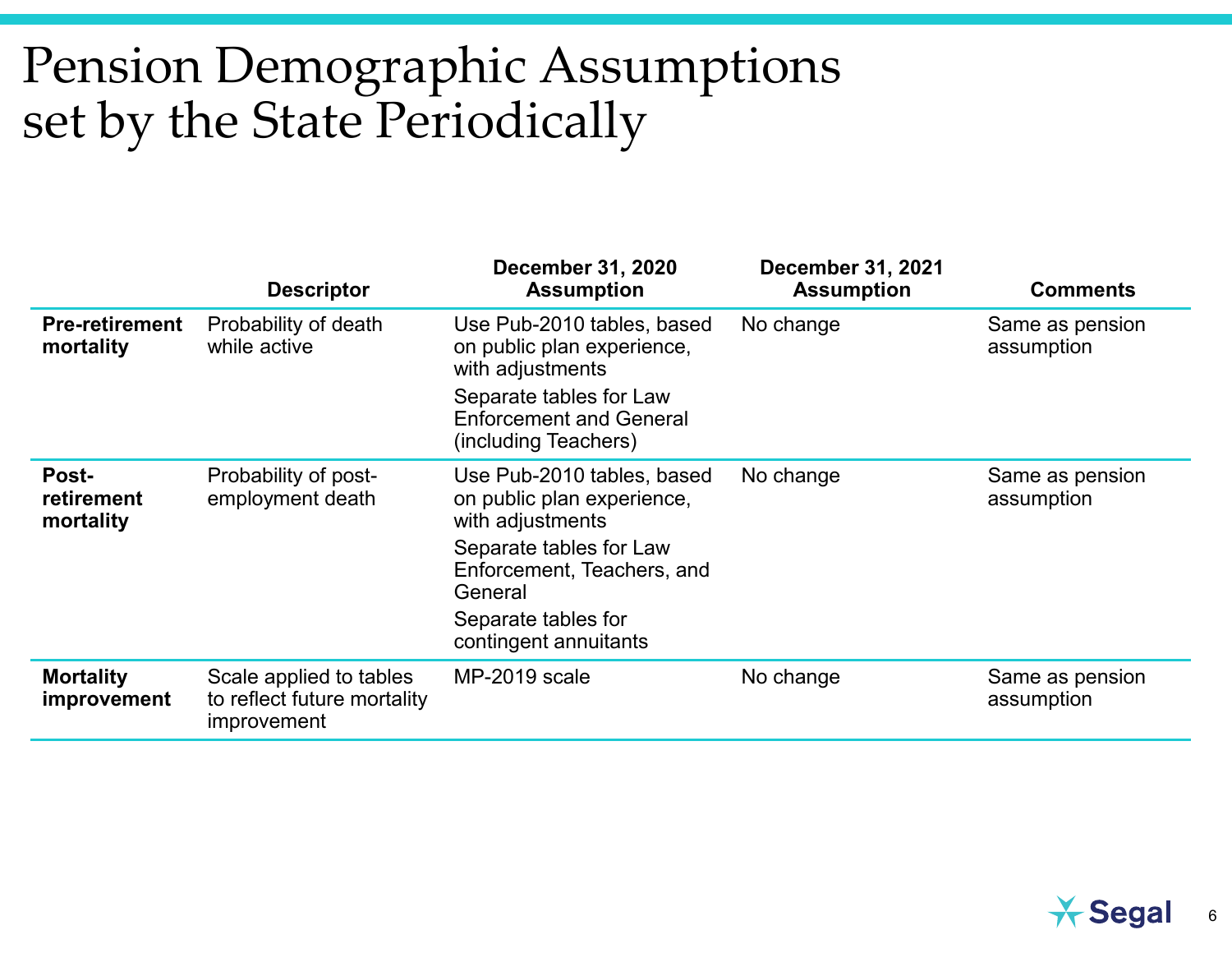# Pension Demographic Assumptions set by the State Periodically

|                          | set by the State Periodically                                                                                          |                                                                     |                                               |                               |
|--------------------------|------------------------------------------------------------------------------------------------------------------------|---------------------------------------------------------------------|-----------------------------------------------|-------------------------------|
|                          | <b>Descriptor</b>                                                                                                      | <b>December 31, 2020</b><br><b>Assumption</b>                       | <b>December 31, 2021</b><br><b>Assumption</b> | <b>Comments</b>               |
| <b>Turnover</b>          | Probability of terminating<br>service prior to retirement<br>eligibility each year prior to<br>retirement eligibility  | Based on age, service,<br>gender, and employment<br>classification  | No change                                     | Same as pension<br>assumption |
| <b>Disability</b>        | Probability of becoming<br>disabled prior to<br>retirement eligibility each<br>year prior to retirement<br>eligibility | Based on age, service,<br>gender, and employment<br>classification  | No change                                     | Same as pension<br>assumption |
| <b>Retirement</b>        | Probability of retiring each<br>year after meeting the age<br>and service eligibility<br>requirements                  | Based on age, service,<br>gender, and employment<br>classification  | No change                                     | Same as pension<br>assumption |
| Spouse age<br>difference | Actual data is used for<br>retirees, but active<br>employees are valued<br>based on assumption at<br>retirement        | Husbands are assumed<br>to be three years older<br>than their wives | No change                                     | Same as pension<br>assumption |
|                          |                                                                                                                        |                                                                     |                                               |                               |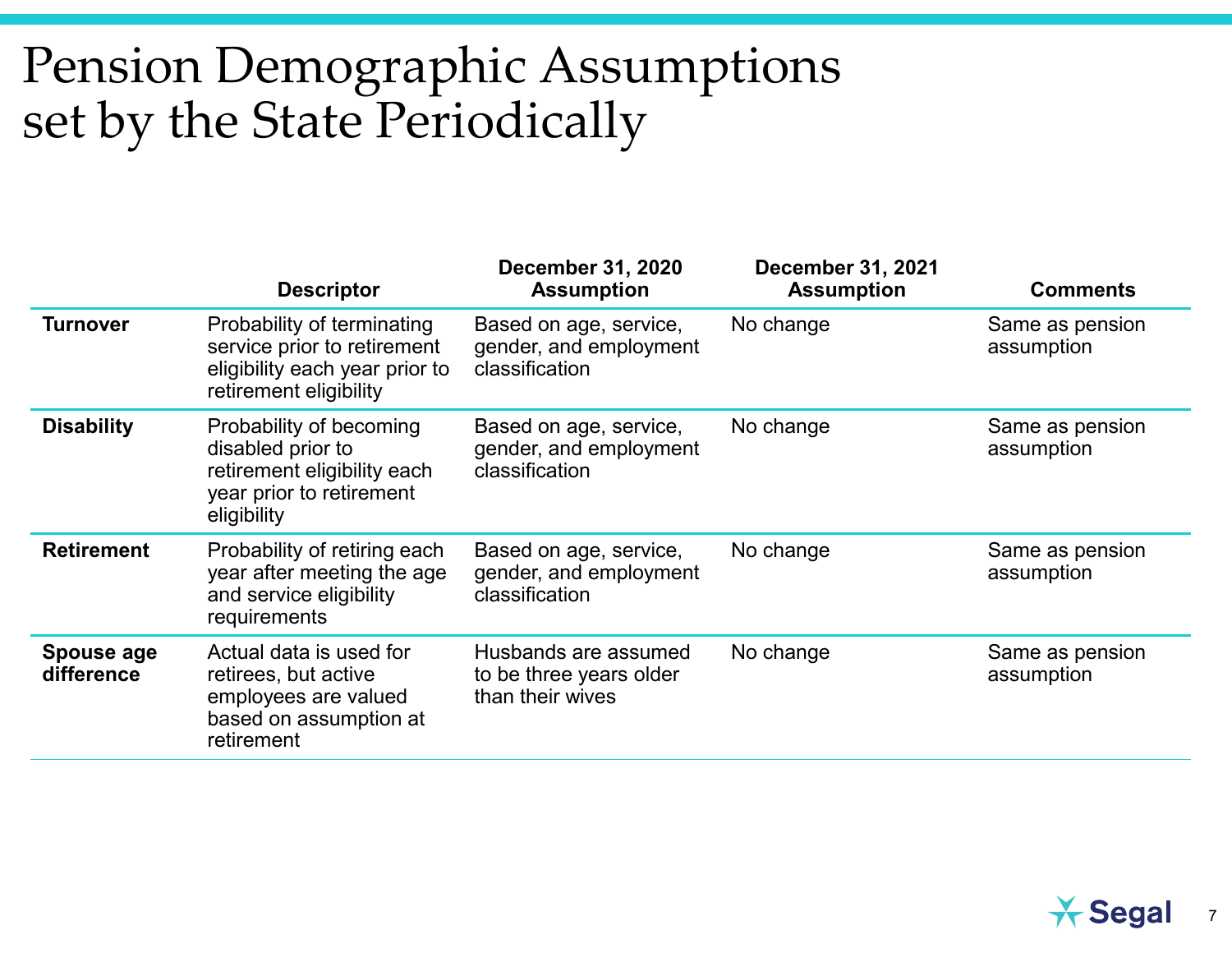# Assumptions set by the Health Actuary Annually

| <b>December 31, 2020</b><br><b>December 31, 2021</b><br><b>Descriptor</b><br><b>Comments</b><br><b>Assumption</b><br><b>Assumption</b><br>Plan documents, SPDs,<br>Detailed in the<br>Reviewed by the<br>Same process as<br>Notices, Ordinances, Past<br>valuation report<br><b>State</b><br>last year<br><b>Practices and Public Law</b><br>that describe the benefits<br>contribution rate<br>due and that are expected<br>structure for 2023<br>to be due to participants<br>Change in plan terms must<br>Plan changes as of<br>Plan changes as of<br>be recognized immediately<br>January 1, 2022 were<br>January 1, 2023<br>known at the time of<br>in OPEB expense under<br>known at this time<br>GASB 75<br>the valuation, and<br>(no material impact<br>expected on claims<br>were reflected in last<br>year's results<br>costs)<br>Separate rates for<br>Being developed<br>Derivation of the average<br>expected rates for each<br>Non-Medicare (70/30,<br>80/20) and Medicare<br>medical payment<br>coverage<br>(70/30, MA Base, MA<br>Enhanced)<br>Fully insured rates<br>No change<br>Incorporate rate<br>guaranteed for five years<br>guarantee, and<br>effective January 1, 2021<br>projected premiums in |                           |                 |                                                                  |
|--------------------------------------------------------------------------------------------------------------------------------------------------------------------------------------------------------------------------------------------------------------------------------------------------------------------------------------------------------------------------------------------------------------------------------------------------------------------------------------------------------------------------------------------------------------------------------------------------------------------------------------------------------------------------------------------------------------------------------------------------------------------------------------------------------------------------------------------------------------------------------------------------------------------------------------------------------------------------------------------------------------------------------------------------------------------------------------------------------------------------------------------------------------------------------------------------------------------------|---------------------------|-----------------|------------------------------------------------------------------|
|                                                                                                                                                                                                                                                                                                                                                                                                                                                                                                                                                                                                                                                                                                                                                                                                                                                                                                                                                                                                                                                                                                                                                                                                                          |                           |                 |                                                                  |
|                                                                                                                                                                                                                                                                                                                                                                                                                                                                                                                                                                                                                                                                                                                                                                                                                                                                                                                                                                                                                                                                                                                                                                                                                          | <b>Substantive Plan</b>   |                 |                                                                  |
|                                                                                                                                                                                                                                                                                                                                                                                                                                                                                                                                                                                                                                                                                                                                                                                                                                                                                                                                                                                                                                                                                                                                                                                                                          |                           |                 | Will reflect updated                                             |
|                                                                                                                                                                                                                                                                                                                                                                                                                                                                                                                                                                                                                                                                                                                                                                                                                                                                                                                                                                                                                                                                                                                                                                                                                          | <b>Plan Changes</b>       |                 |                                                                  |
|                                                                                                                                                                                                                                                                                                                                                                                                                                                                                                                                                                                                                                                                                                                                                                                                                                                                                                                                                                                                                                                                                                                                                                                                                          | <b>Claims Cost Rates</b>  |                 | Include adjustments<br>to correct for recent<br>lags from BCBSNC |
|                                                                                                                                                                                                                                                                                                                                                                                                                                                                                                                                                                                                                                                                                                                                                                                                                                                                                                                                                                                                                                                                                                                                                                                                                          | <b>Medicare Advantage</b> | 2026 and beyond |                                                                  |

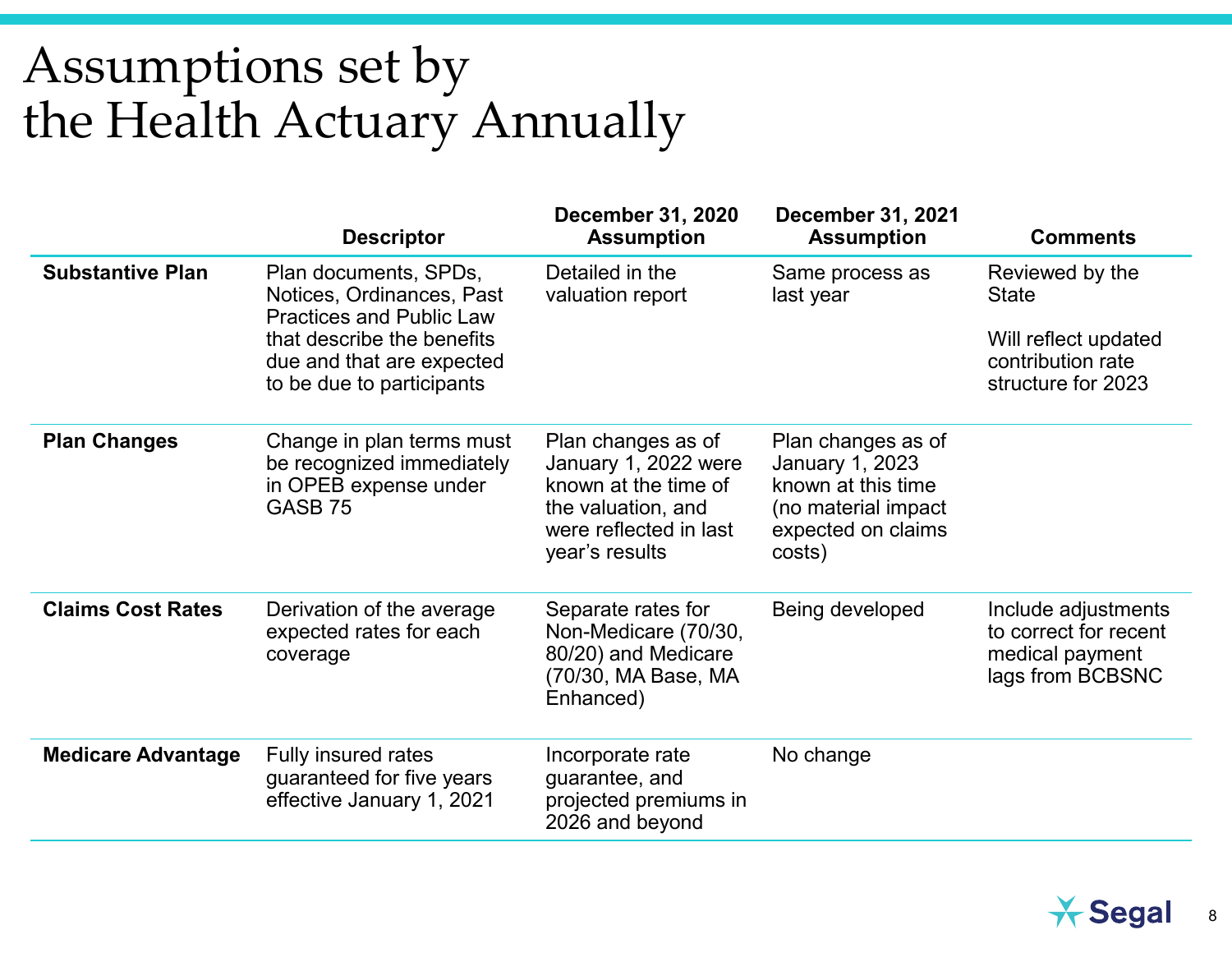# Assumptions set by the Health Actuary Annually

|                                               | <b>Descriptor</b>                                                                                                     | <b>December 31, 2020</b><br><b>Assumption</b>                                          | <b>December 31, 2021</b><br><b>Assumption</b>                                | <b>Comments</b>                                                                                                                                           |
|-----------------------------------------------|-----------------------------------------------------------------------------------------------------------------------|----------------------------------------------------------------------------------------|------------------------------------------------------------------------------|-----------------------------------------------------------------------------------------------------------------------------------------------------------|
| <b>Short Term</b><br><b>Health Trend</b>      | The expected increases in health<br>care costs                                                                        | Separate trends for<br>Medical, Rx, MA<br>Plans, Retiree<br>Contributions and<br>Admin | Being developed                                                              | Short-term trends<br>will be consistent<br>with Q1 financial<br>projections and<br>recent increases in<br>general inflation                               |
| <b>Participation</b><br>Rate                  | The assumed percentage of<br>active employees that retire and<br>elect to be covered under the<br>Plan                | 100% for employees,<br>10% for spouses                                                 | No change                                                                    | Active employees<br>hired after<br>December 31, 2020<br>not eligible for OPEB                                                                             |
| <b>Migration</b><br><b>Assumption</b>         | The assumed movement of<br>participants between plans                                                                 | See next slide                                                                         | See next slide                                                               |                                                                                                                                                           |
| <b>Tobacco</b><br><b>Attestation</b>          | Different retiree contributions<br>apply for those in 80/20 Plan<br>based on completing attestation<br>of tobacco use | 98.5% of participants<br>in 80/20 Plan<br>assumed to complete<br>attestation           | 98.9% of participants<br>in 80/20 Plan<br>assumed to<br>complete attestation | Based on Q1 2022<br>monthly average                                                                                                                       |
| <b>Administrative</b><br><b>Expense Rates</b> | Separate from the expenses<br>included in<br>the premiums, applies<br>to self-funded plans                            | Per participant<br>expenses (retiree and<br>spouses) calculated                        | Being developed                                                              | <b>Reflects current TPA</b><br>(1/1/2022) and PBM<br>(1/1/2023) fees<br>Reflects most recent<br><b>SHP</b> internal<br>administrative cost<br>projections |

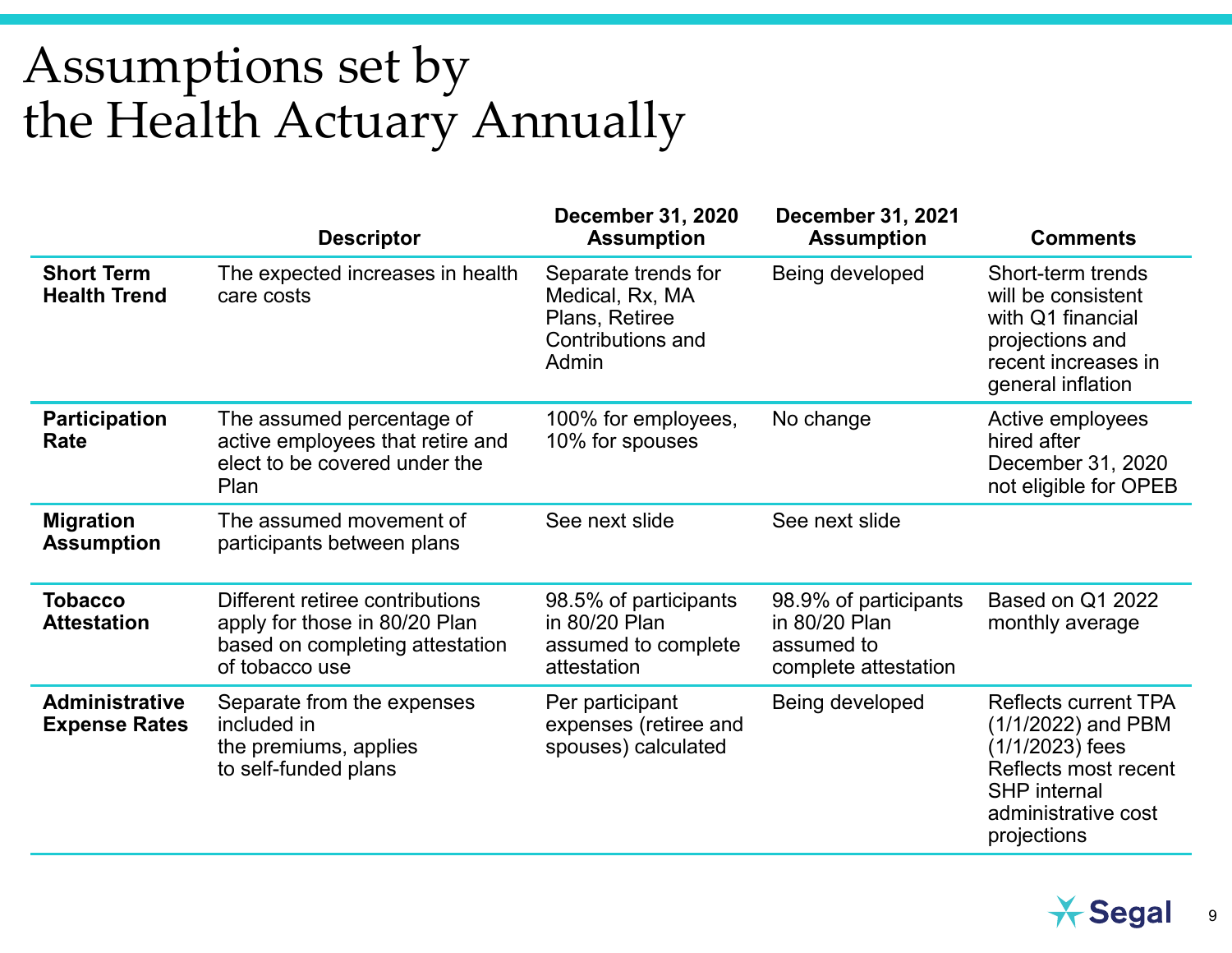# Assumptions set by the Health Actuary Annually Assumptions set by<br>the Health Actuary Annually<br>Migration Assumption<br>2021 Valuat

| ptions set by<br>alth Actuary Annually |                  |                                           |       |       |         |  |
|----------------------------------------|------------------|-------------------------------------------|-------|-------|---------|--|
| ssumption                              |                  |                                           |       |       |         |  |
|                                        |                  | 2021 Valuation                            |       |       |         |  |
|                                        | 2021             | 2022                                      | 2023  | 2024  | $2025+$ |  |
| <b>Non-Medicare Retiree</b>            |                  |                                           |       |       |         |  |
| 80/20 Plan                             | 46.5%            | 46.0%                                     | 45.5% | 45.0% | 44.5%   |  |
| 70/30 Plan                             | 53.5%            | 54.0%                                     | 54.5% | 55.0% | 55.5%   |  |
| <b>Medicare Retiree</b>                |                  |                                           |       |       |         |  |
| <b>MA Base</b>                         | 73.4%            | 72.9%                                     | 75.0% | 75.0% | 75.0%   |  |
| <b>MA Enhanced</b>                     | 8.4%             | 8.3%                                      | 10.0% | 10.0% | 10.0%   |  |
| 70/30 Plan                             | 18.3%            | 18.8%                                     | 15.0% | 15.0% | 15.0%   |  |
|                                        |                  | 2022 Valuation (from Q1 2022 projections) |       |       |         |  |
|                                        | 2022             | 2023                                      | 2024  | 2025  | 2026+   |  |
| <b>Non-Medicare Retiree</b>            |                  |                                           |       |       |         |  |
| 80/20 Plan                             | 43.8%            | 43.3%                                     | 42.8% | 42.3% | 42.3%   |  |
| 70/30 Plan                             | 56.2%            | 56.7%                                     | 57.2% | 57.7% | 57.7%   |  |
| <b>Medicare Retiree</b>                |                  |                                           |       |       |         |  |
| MA Dooo                                | 700 <sub>0</sub> | 7500                                      | 7500  | 7500  | 7500    |  |

#### 2021 Valuation

#### 2022 Valuation (from Q1 2022 projections)

| 80/20 Plan                  | 46.5%                                     | 46.0% | 45.5% | 45.0% | 44.5% |  |
|-----------------------------|-------------------------------------------|-------|-------|-------|-------|--|
| 70/30 Plan                  | 53.5%                                     | 54.0% | 54.5% | 55.0% | 55.5% |  |
| <b>Medicare Retiree</b>     |                                           |       |       |       |       |  |
| <b>MA Base</b>              | 73.4%                                     | 72.9% | 75.0% | 75.0% | 75.0% |  |
| <b>MA Enhanced</b>          | 8.4%                                      | 8.3%  | 10.0% | 10.0% | 10.0% |  |
| 70/30 Plan                  | 18.3%                                     | 18.8% | 15.0% | 15.0% | 15.0% |  |
|                             |                                           |       |       |       |       |  |
|                             | 2022 Valuation (from Q1 2022 projections) |       |       |       |       |  |
|                             | 2022                                      | 2023  | 2024  | 2025  | 2026+ |  |
| <b>Non-Medicare Retiree</b> |                                           |       |       |       |       |  |
| 80/20 Plan                  | 43.8%                                     | 43.3% | 42.8% | 42.3% | 42.3% |  |
| 70/30 Plan                  | 56.2%                                     | 56.7% | 57.2% | 57.7% | 57.7% |  |
| <b>Medicare Retiree</b>     |                                           |       |       |       |       |  |
| <b>MA Base</b>              | 72.0%                                     | 75.0% | 75.0% | 75.0% | 75.0% |  |
| <b>MA Enhanced</b>          | 8.5%                                      | 10.0% | 10.0% | 10.0% | 10.0% |  |
| 70/30 Plan                  | 19.5%                                     | 15.0% | 15.0% | 15.0% | 15.0% |  |
|                             |                                           |       |       |       |       |  |
|                             |                                           |       |       |       |       |  |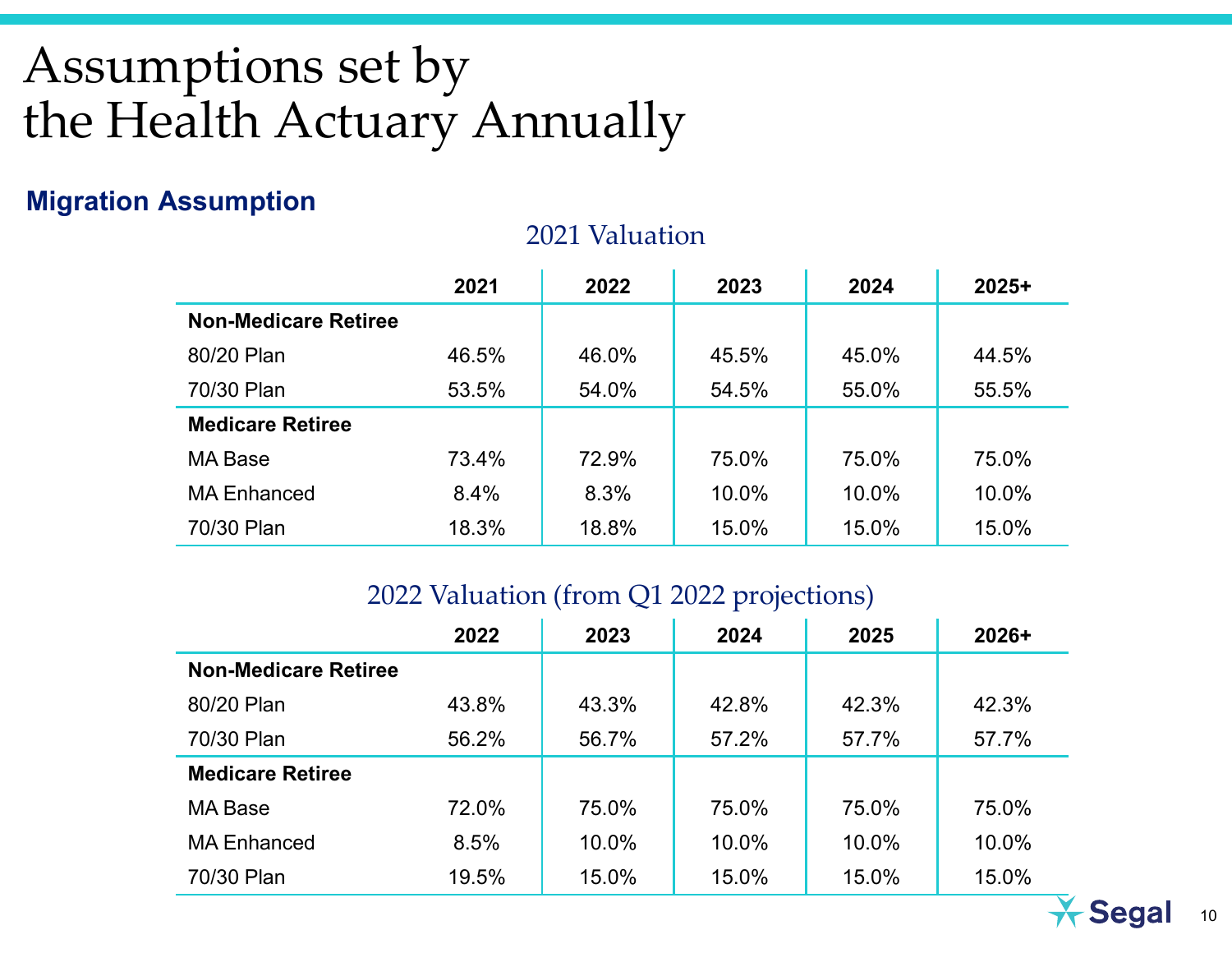# Assumptions set by the Health Actuary Periodically

|                                        | <b>Descriptor</b>                                                                                                                                                                                                                                                                                                                           | <b>December 31, 2020</b><br><b>Assumption</b> | <b>December 31, 2021</b><br><b>Assumption</b> | <b>Comments</b>                                                                               |
|----------------------------------------|---------------------------------------------------------------------------------------------------------------------------------------------------------------------------------------------------------------------------------------------------------------------------------------------------------------------------------------------|-----------------------------------------------|-----------------------------------------------|-----------------------------------------------------------------------------------------------|
| <b>Ultimate Health</b><br><b>Trend</b> | The final entry in the<br>Health Trend that is<br>projected for 80+ years<br>This is the expectation for<br>US medical spending in<br>general. Components:<br>• Inflation<br>• Historic measures<br>(excess of health care<br>increases over CPI)<br>Limiting factor that<br>medical expenses will<br>flatten out as a<br>percentage of GDP | 5.00%                                         | No change                                     | Recent increases in<br>general inflation<br>would not suggest<br>lowering this<br>assumptions |
| <b>Medicare Eligibility</b>            | Some hires prior to 1988<br>were not required to be<br>covered under Medicare,<br>resulting in larger over<br>age 65 claims                                                                                                                                                                                                                 | 100% eligible                                 | No change                                     |                                                                                               |
| <b>Morbidity</b>                       | A required process of<br>allocating average claims<br>to each age and gender                                                                                                                                                                                                                                                                | <b>Segal Standard Table</b>                   | No change                                     | Segal is in process<br>of reviewing our<br>Standard table                                     |

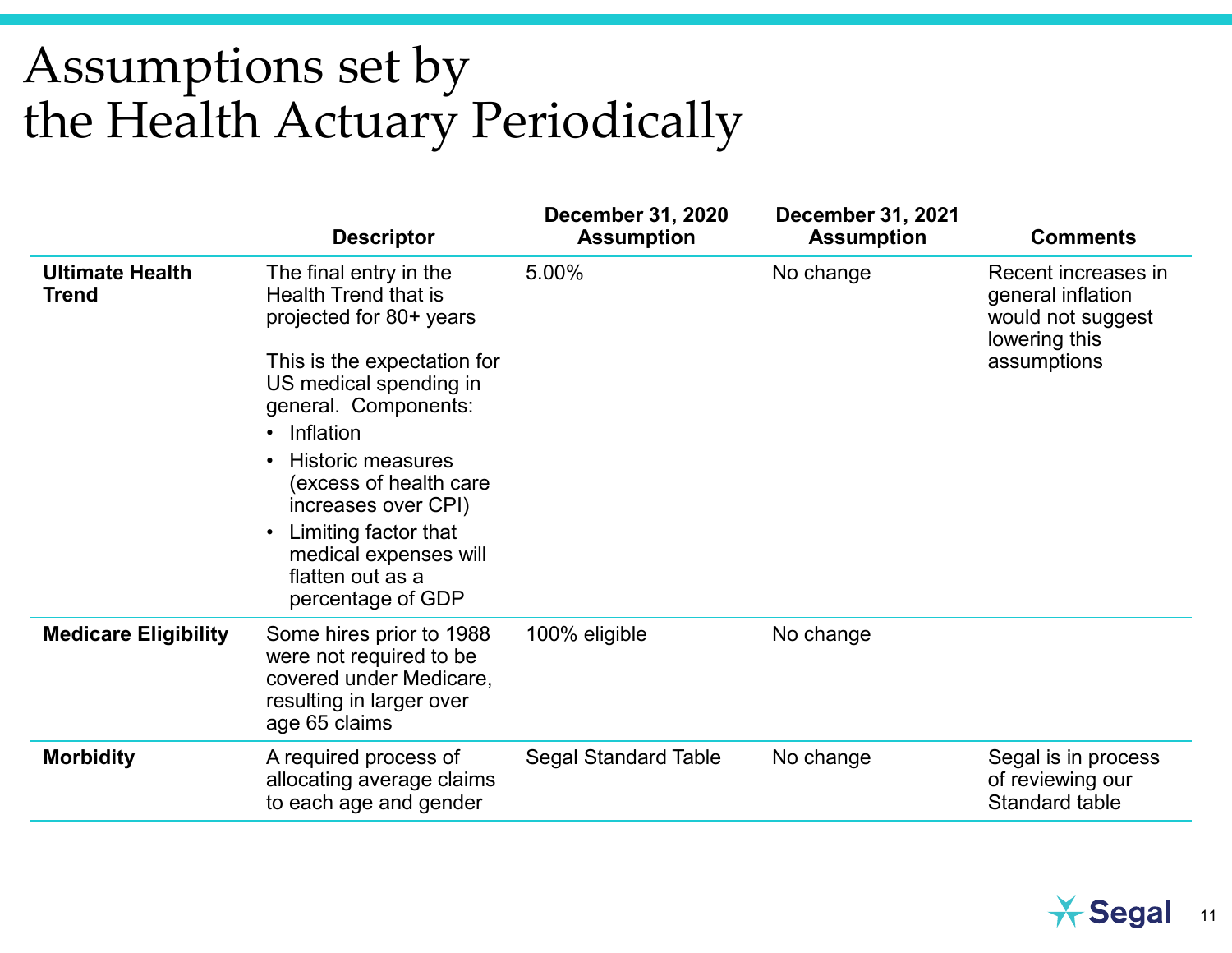# GASB 74/75 Assumptions/Methods for Accounting

|                                                                                | <b>Descriptor</b>                                                                                                                                                         | <b>December 31, 2020</b><br><b>Assumption</b>                 | <b>December 31, 2021</b><br><b>Assumption</b>                                                 | <b>Comments</b>                                                                                                                                     |
|--------------------------------------------------------------------------------|---------------------------------------------------------------------------------------------------------------------------------------------------------------------------|---------------------------------------------------------------|-----------------------------------------------------------------------------------------------|-----------------------------------------------------------------------------------------------------------------------------------------------------|
| <b>Actuarial Cost</b><br><b>Method</b>                                         | Basis for assigning costs<br>accruals to active<br>employees                                                                                                              | <b>Entry Age Normal</b><br>Level Percentage of Pay            | No Change                                                                                     | No choice, prescribed<br>by GASB 74/75                                                                                                              |
| <b>Discount Rate</b>                                                           | The rate used to discount<br>future projected benefit<br>payments to the<br>valuation date                                                                                | 2.21% as of June 30, 2020<br>and 2.16% as of June 30,<br>2021 | 2.16% as of June 30,<br>2021, and market rate<br>as of June 30, 2022<br>(as required by GASB) | No choice (for<br>unfunded plans),<br>prescribed by GASB<br>74/75                                                                                   |
|                                                                                | 20-year, general<br>obligation, municipal<br>bond index rate as of the<br>Measurement Date,<br>unless pre-funding, in<br>which case that same<br>rate is blended with the |                                                               |                                                                                               | This assumption has<br>significant impact on<br>the liability calculation<br>- as the rates move<br>downward, the liability<br>will increase        |
|                                                                                | long-term rate of return                                                                                                                                                  |                                                               |                                                                                               | See next slide                                                                                                                                      |
| <b>Expense</b><br><b>Methodology</b>                                           | The development of the<br><b>OPEB Cost from the</b><br>benefit liabilities and<br>assets                                                                                  | <b>GASB 75 Basis</b>                                          | No Change                                                                                     | No choice, prescribed<br>by GASB 75                                                                                                                 |
| <b>Allocation of Expense</b><br>to Contributing<br><b>Employers (Agencies)</b> | The basis the OPEB<br>expense is allocated to<br>contributing divisions.                                                                                                  | Based on the Present Value<br>of Future Salaries              | No Change                                                                                     | Consistent with the<br>pension plans<br>methodology. The<br>Cost Method is a level<br>percent of salary cost<br>method, which led to<br>this basis. |
|                                                                                |                                                                                                                                                                           |                                                               |                                                                                               |                                                                                                                                                     |
|                                                                                |                                                                                                                                                                           |                                                               |                                                                                               | $\star$ Segal                                                                                                                                       |

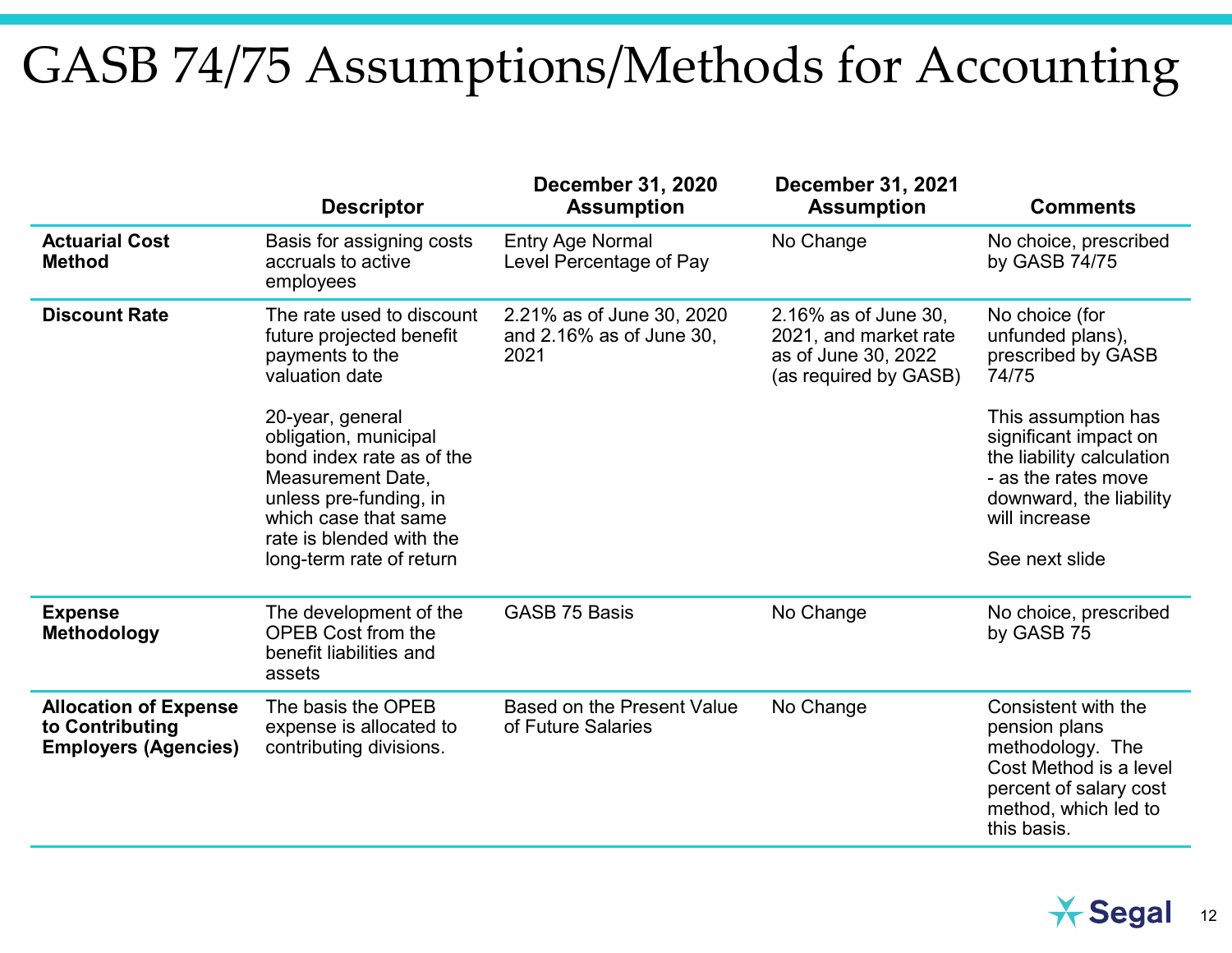### Discount Rate

- Discount Rate<br>• As noted on prior slide, GASB mandates use of a municipal bond index rate for calculating the Net OPEB<br>• Traditionally, the State's OPEB plan has been essentially pay-as-you-go<br>• Quant According the gravita Liability of an unfunded ('pay-as-you-go") plan − State on prior slide, GASB mandates use of a municipal bond index rate for calculating the Ne<br>
Liability of an unfunded ('pay-as-you-go'') plan<br>
• Traditionally, the State's OPEB plan has been essentially pay-as-you-go<br> 19 Niscount Rate<br>As noted on prior slide, GASB mandates use of a municipal bond index rate for calculating the Net OPEB<br>Liability of an unfunded ('pay-as-you-go'') plan<br>Traditionally, the State's OPEB plan has been essenti **JISCOUNT Kate**<br>As noted on prior slide, GASB mandates use of a municipal bond index rate for calculating the Net OPEI<br>Liability of an unfunded ('pay-as-you-go") plan<br>Traditionally, the State's OPEB plan has been essentia
- - General Assembly sets appropriation for each year to be slightly higher than expected expenses
	-
- At end of FY 2021, \$187 million was transferred from Public Employees Health Benefits Fund to RHBTF
	- This follows a \$475.2 million transfer in FY 2020
	-
	-
	-

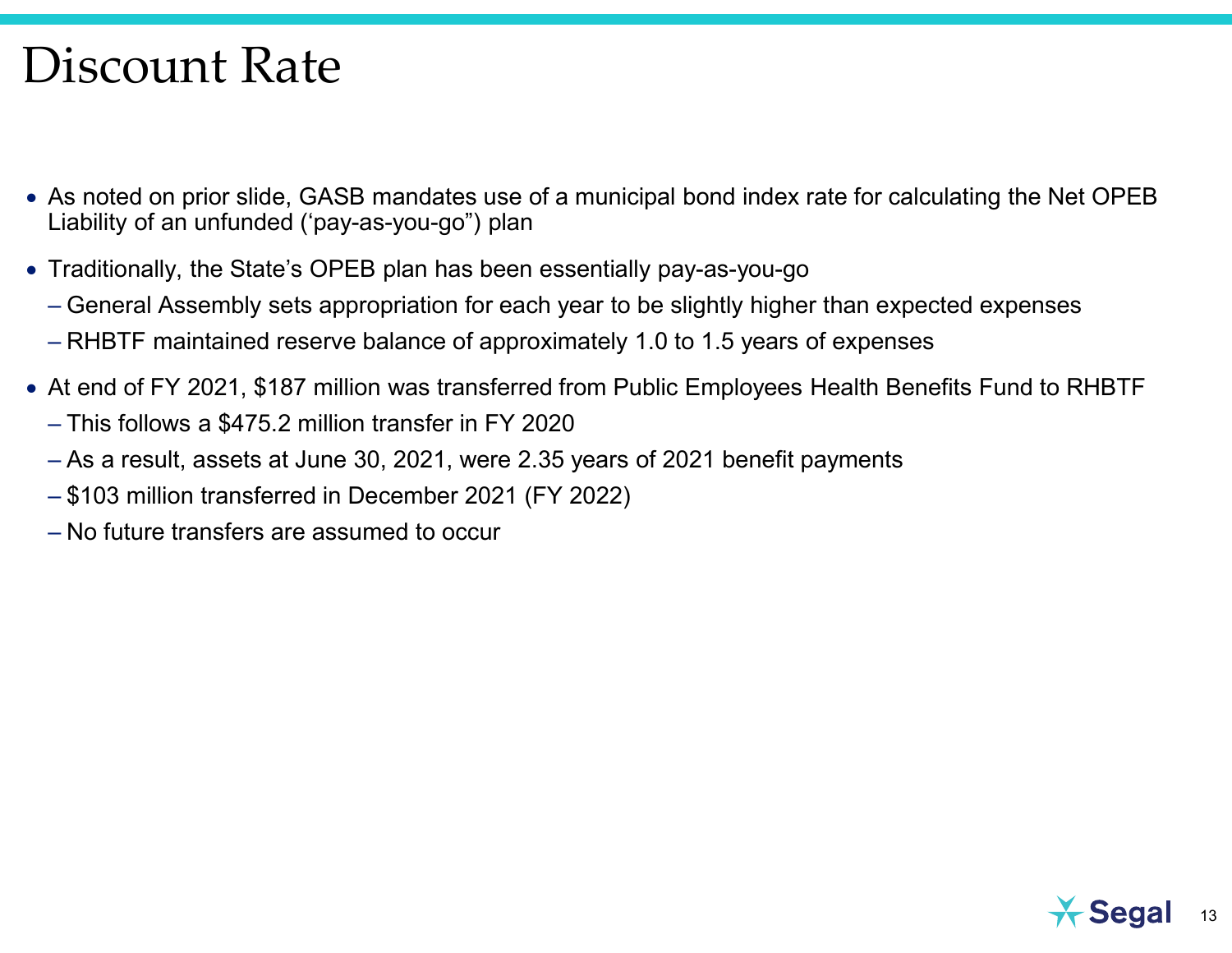### Discount Rate

- If additional funding begins to happen regularly, at some point we should consider a "blended" discount rate
	- "Blend" is between the bond index rate and the long-term expected rate of return on plan assets
	- Perform "depletion analysis" to determine crossover point when bond rate begins to apply
- When would we consider a blended rate?
	- Are contribution amounts established by statute?
	- Is there a formal, written policy describing how contributions are made?
	- Should consider five-year contribution history as key indicator of future contributions and reflect other known events
- If contributions are not established by statute and there is no formal policy, generally you can use some form of average of contributions over last five years – "Blend" is between the bond index rate and the long-term expected rate of return on plan assets<br>– Perform "depletion analysis" to determine crossover point when bond rate begins to apply<br>When would we consider a blended
- Blended discount rate may mean less susceptibility to changes in OPEB liability resulting from movement of 20-year GO bond rate
	-
- Given the additional funding that has occurred over the past three fiscal years, Segal recommends conducting a discount rate analysis and funding study – Given tight timelines to complete annual valuation, we suggest conducting study after this valuation cycle
	-
	- concludes Results would allow time to consider conclusions and to incorporate into 2023 valuation process, if necessary

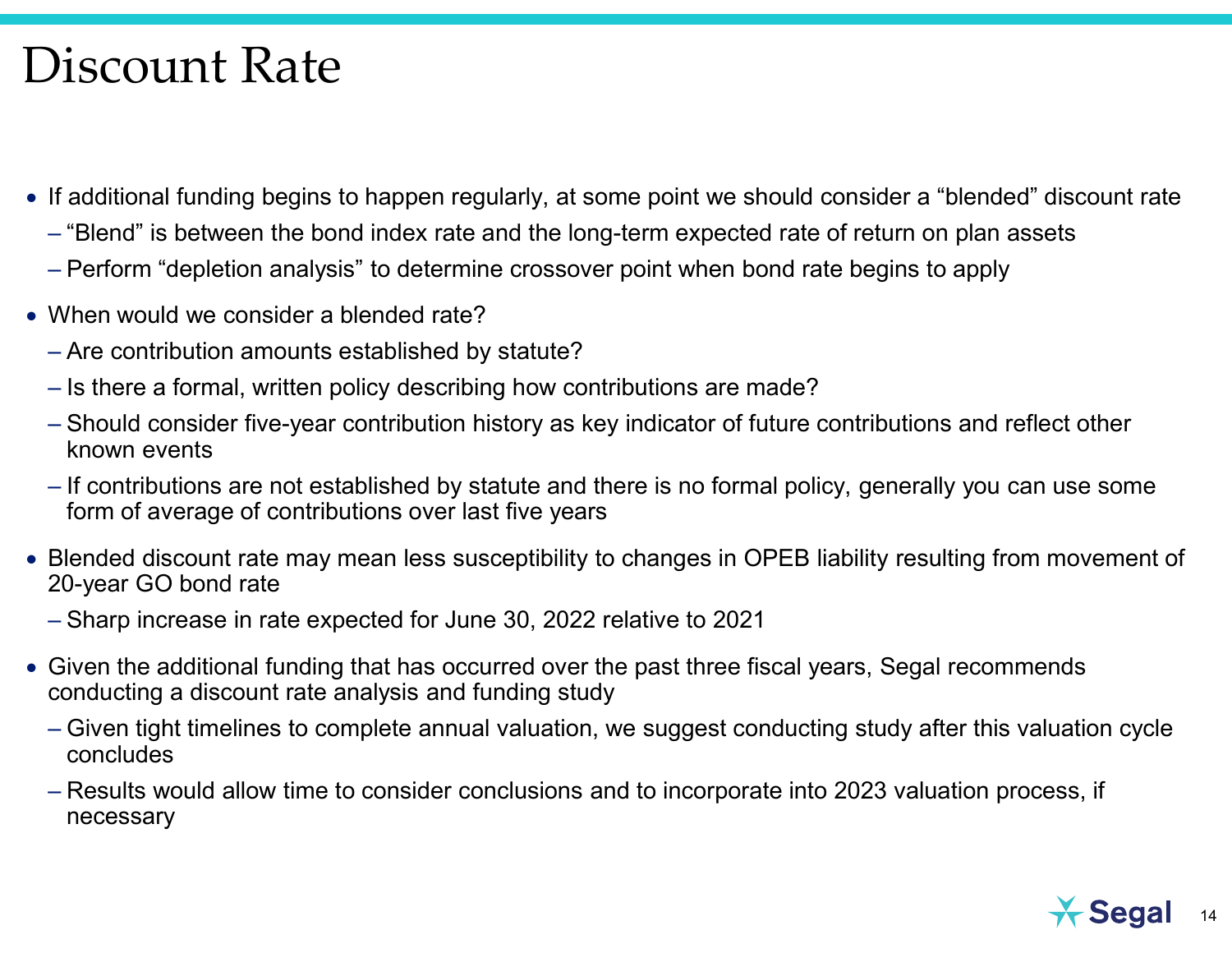# Assumptions/Methods for Funding

|                                             | Assumptions/Methods for Funding                                                                                                                                         |                                                   |                                                   |                                                                                           |
|---------------------------------------------|-------------------------------------------------------------------------------------------------------------------------------------------------------------------------|---------------------------------------------------|---------------------------------------------------|-------------------------------------------------------------------------------------------|
|                                             | Generally, the Actuarially Determined Contribution is the annual accrual (Normal Cost), plus a recognition of<br>the unfunded liability, plus an adjustment for timing. |                                                   |                                                   |                                                                                           |
|                                             | <b>Descriptor</b>                                                                                                                                                       | <b>December 31, 2020</b><br><b>Assumption</b>     | <b>December 31, 2021</b><br><b>Assumption</b>     | <b>Comments</b>                                                                           |
| <b>Actuarial Cost</b><br><b>Method</b>      | Basis for assigning costs<br>accruals to active<br>employees                                                                                                            | <b>Entry Age Level Percent</b><br>of Payroll      | <b>Entry Age Level Percent</b><br>of Payroll      | Could consider other<br>cost methods if plan<br>were actually prefunded                   |
| <b>Discount Rate</b>                        | The rate used to<br>discount future projected<br>benefit payments to the<br>valuation date                                                                              | GASB 74/75 discount<br>rate as of fiscal year end | GASB 74/75 discount<br>rate as of fiscal year end | Could consider using<br>long-term return<br>assumption if plan were<br>actually prefunded |
| Amortization<br><b>Methodology</b>          | Method for recognizing<br>the unfunded liability                                                                                                                        | 30-year, open, level<br>percent of pay            | 30-year, open, level<br>percent of pay            | Could consider a closed<br>funding period if plan<br>were actually prefunded              |
| <b>Projecting to</b><br><b>Future Years</b> | ADEC is not calculated<br>on a projected basis<br>since there is no funding<br>policy in place                                                                          | Calculated the ADEC<br>for fiscal 2021            | Calculated the ADEC<br>for fiscal 2022            |                                                                                           |
|                                             |                                                                                                                                                                         |                                                   |                                                   |                                                                                           |

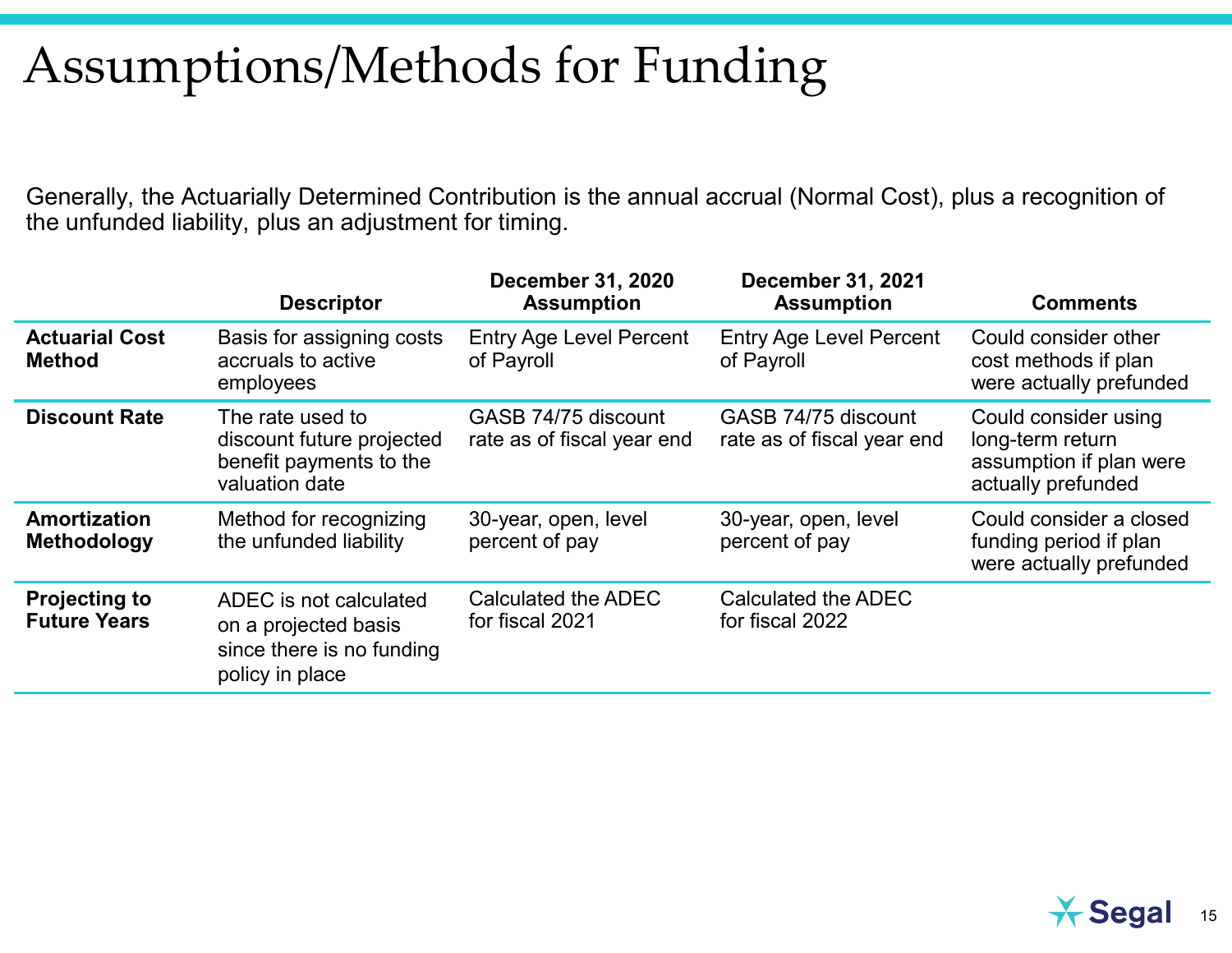## Other Items and Committee Concerns

- Questions or concerns from previous valuations of which Segal should be aware
- Other State changes or directions that need to be reflected in this valuation





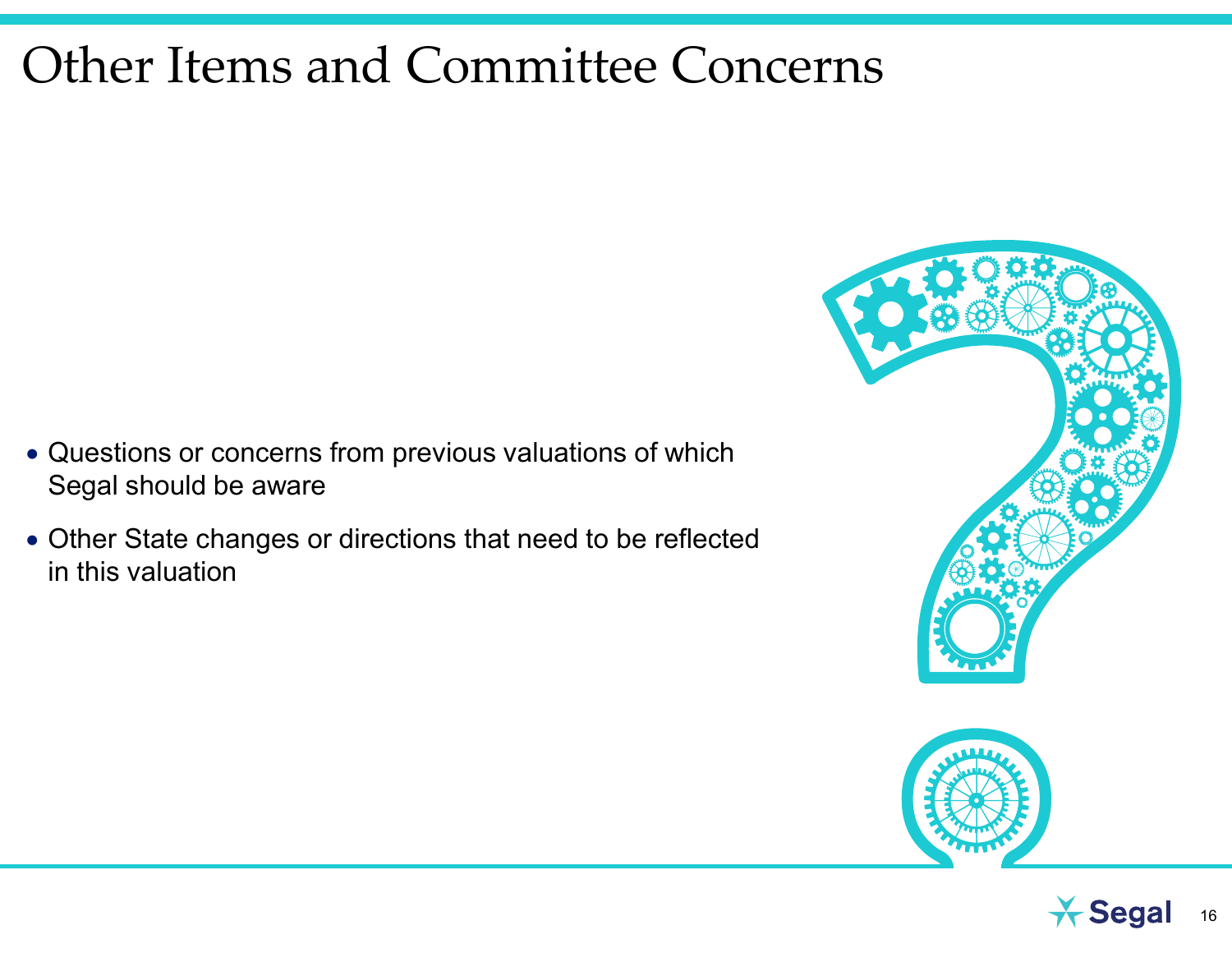# Proposed 2022 Process and High Level Timeline

| <b>August 5, 2022</b><br>Financial Operations Division provides final FYE RHBTF<br><b>Financial Statements to Segal</b><br><b>August 10, 2022</b><br>February 10, 2023*<br>"Working Group" receives Segal DRAFT GASB 74 Report<br>FOD asks questions,<br>clarifications, and<br><b>August 17, 2022</b><br>comments regarding<br>Segal Presents draft GASB 74 Report to "Working Group"<br>GASB 75 Report and<br><b>August 24, 2022</b><br><b>Allocation Tables</b><br>"Working Group" Submits Report revisions<br>February 24, 2023*<br><b>April 5, 2022</b><br><b>August 31, 2022</b><br>Segal provides Final<br>Selection of Technical<br>Segal provides FINAL GASB 74 Report; Segal presentation;<br>GASB 75 Report and<br><b>Advisor and Actuary</b><br>OPEB Committee consensus as to GASB 74 Report acceptance<br><b>Allocation Tables</b> |
|--------------------------------------------------------------------------------------------------------------------------------------------------------------------------------------------------------------------------------------------------------------------------------------------------------------------------------------------------------------------------------------------------------------------------------------------------------------------------------------------------------------------------------------------------------------------------------------------------------------------------------------------------------------------------------------------------------------------------------------------------------------------------------------------------------------------------------------------------|
| <b>May</b><br>Jul<br>Feb<br>$_{2022}^{\text{Apr}}$<br>Jun<br><b>Sept</b><br>Oct<br><b>Nov</b><br><b>Dec</b><br><b>Jan</b><br><b>Aug</b><br>2022<br>2022<br>2022<br>2022<br>2022<br>$202\overline{2}$<br>2022<br>2022<br>2023<br>2023<br>May 24, 2022<br><b>December 16, 2022</b><br>Segal provides draft GASB 75<br>"Working Group" reviews<br><b>Report and Allocation Tables</b><br>recommended assumptions for<br>reasonability and changes from<br>prior year.<br>May 31, 2022<br>State and Actuary finalize timeline<br>and review reporting assumptions<br>including: discount rate, trend rate,<br>inflation rate and payroll growth                                                                                                                                                                                                      |

#### May 31, 2022